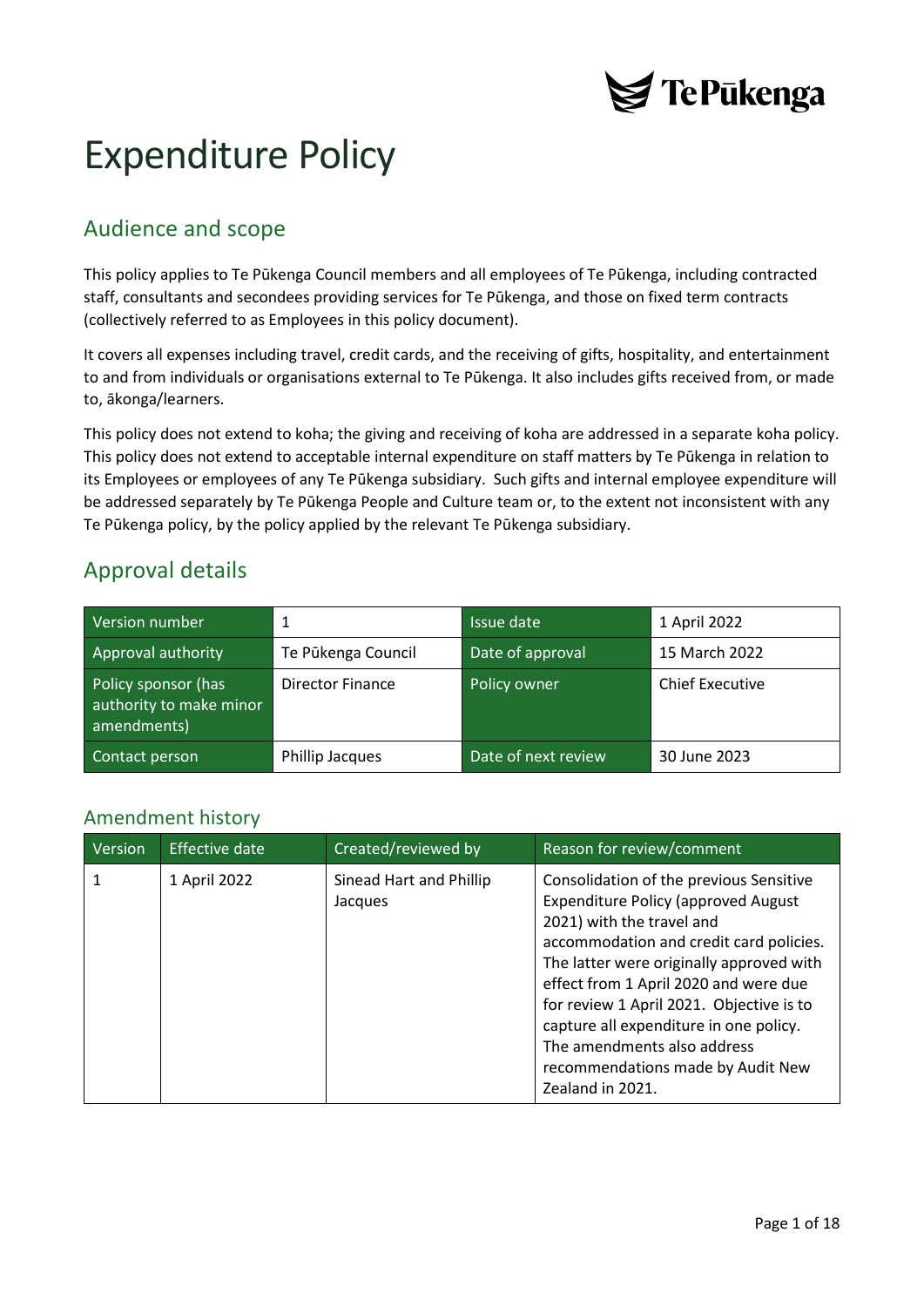

## **Table of Contents**

| 1.  |  |
|-----|--|
| 2.  |  |
| 3.  |  |
| 4.  |  |
| 5.  |  |
| 6.  |  |
| 7.  |  |
| 8.  |  |
|     |  |
|     |  |
| 9.  |  |
| 10. |  |
|     |  |
|     |  |
|     |  |
|     |  |
|     |  |
|     |  |
|     |  |
|     |  |
| 11. |  |
| 12. |  |
|     |  |
|     |  |
| 13. |  |
|     |  |
|     |  |
|     |  |
|     |  |
|     |  |
| 14. |  |
| 15. |  |
| 16. |  |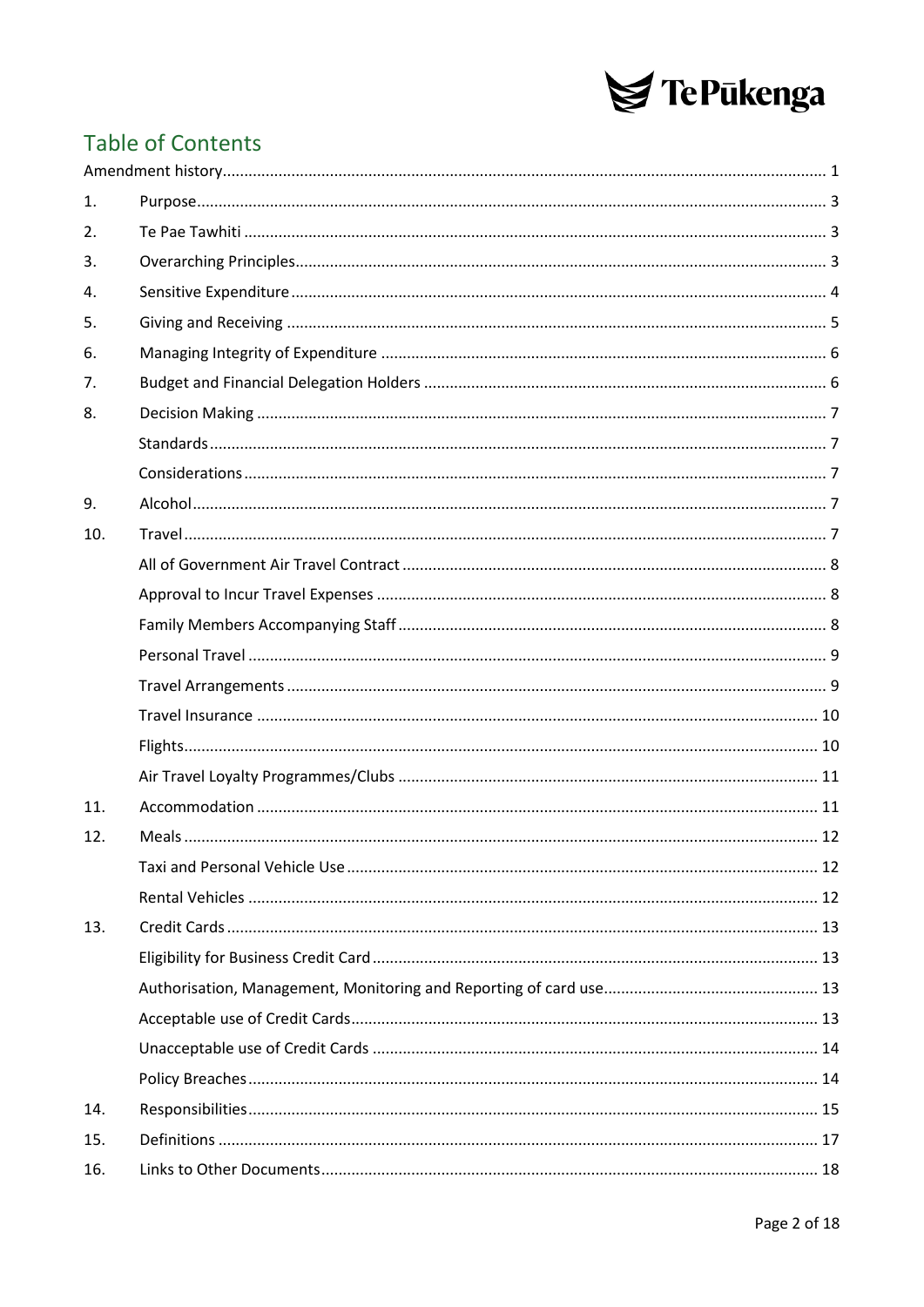

## Expenditure Policy

### <span id="page-2-0"></span>1. Purpose

The purpose of this policy is to support the understanding of and set out the expectations for appropriate use of public funds for business expenses, to ensure Te Pūkenga meets its contractual obligations to its preferred supplier for travel management, and all Te Pūkenga Employees act responsibly to withstand parliamentary and public scrutiny. This Policy covers the giving and receiving of gifts, hospitality, entertainment together with travel expenditure, sensitive expenditure and use of credit cards.

## <span id="page-2-1"></span>2. Te Pae Tawhiti

The Council of Te Pūkenga acknowledges that this Policy has been adopted while there is ongoing work being carried out to consider how Te Pae Tawhiti - Te Tiriti o Waitangi Excellence Framework should be fully embedded in the Policy. The Council notes that Te Pūkenga is still on its transition journey and, as it matures, this Policy and others will be reviewed to ensure they align with the new Operating Model and reflect Te Pae Tawhiti best practice.

## <span id="page-2-2"></span>3. Overarching Principles

- 3.1. Expenditure must be authorised before it is incurred. Non-compliance with this Policy may result in Employees incurring unapproved expenses at their own expense. Non-compliance may result in disciplinary action up to and including dismissal without notice. For contractors, non-compliance may result in the immediate termination of their contract for service.
- 3.2. Employees will work with integrity, ethically and responsibly to meet all the Code of Conduct requirements. When undertaking official duties, an Employee should not:
	- a) be out of pocket; or
	- b) have any personal gain or benefit
- 3.3. Gifts and/ or hospitality may not be offered or received except for a justified business purpose and are subject to the principles of moderate and conservative expenditure, integrity, preserving impartiality and be open to parliamentary and public scrutiny.
- 3.4. The guiding principles for expenses are those contained in the [Office of the Controller and Auditor](https://oag.parliament.nz/2020/sensitive-expenditure/docs/sensitive-expenditure.pdf)-[General's \(OAG\) good practice guide.](https://oag.parliament.nz/2020/sensitive-expenditure/docs/sensitive-expenditure.pdf) All expense decisions must adhere to the following principles:
	- a) be moderate, reasonable, and appropriate to the situation
	- b) have a justified business purpose
	- c) be subject to high standards of integrity
	- d) be impartial, transparent, and open to parliamentary and public scrutiny
	- e) be pre-approved in accordance with Te Pūkenga delegation policy, and be authorised appropriately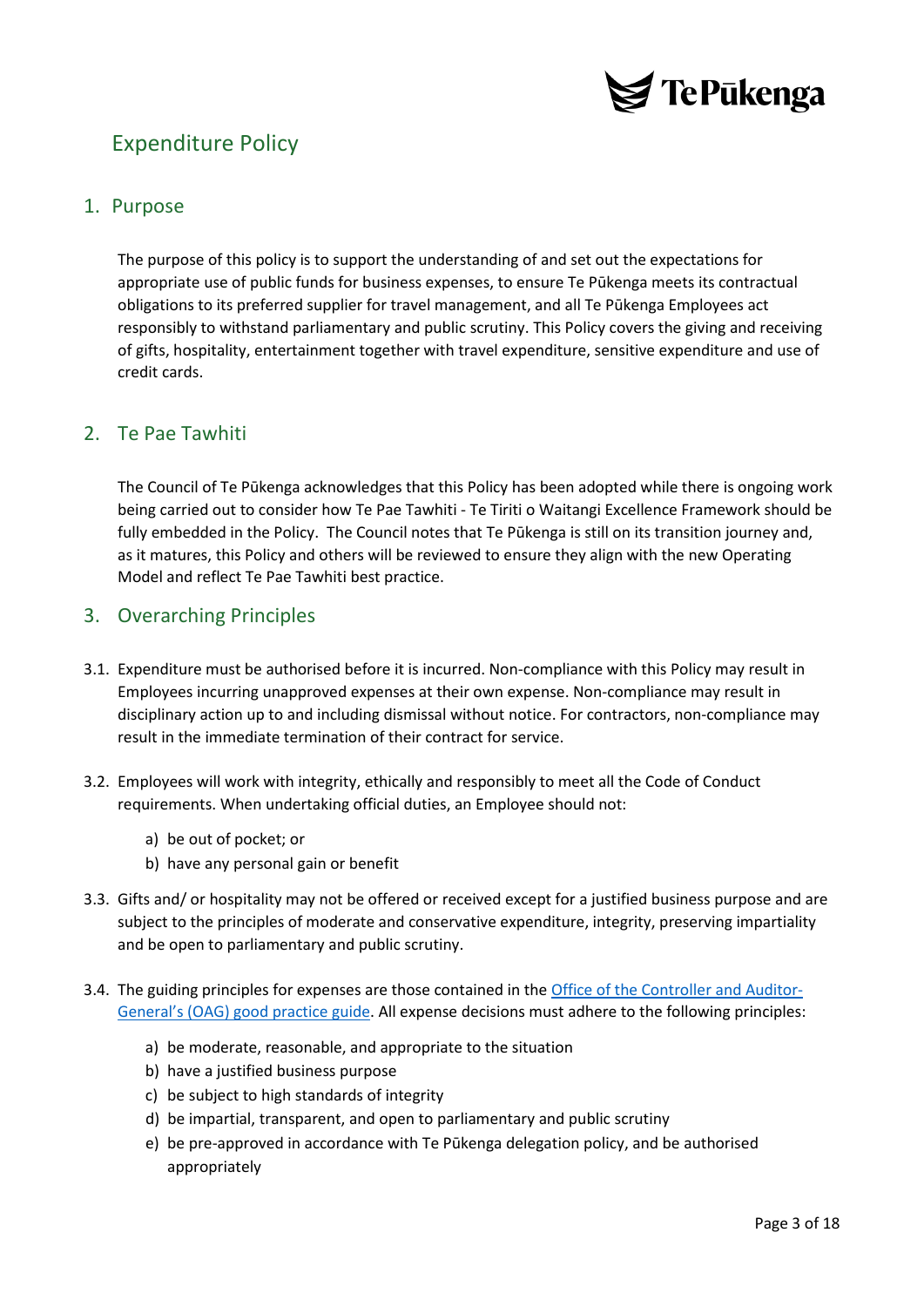

- f) no individual may approve their own expense or an expenditure they may have benefited from
- g) ensure all staff are aware of this policy and any supporting procedures.
- 3.5. The policy applies to all expenses made and received by Employees and specifically covers the following areas where expenses may be incurred in the course of business:
	- a) entertainment and hospitality
	- b) travel and accommodation
	- c) goods and services
	- d) gifts communications technology including use of mobile
	- e) use of Te Pūkenga assets
	- f) catering, alcohol, and meals

## <span id="page-3-0"></span>4. Sensitive Expenditure

- 4.1. In general terms "sensitive expenditure" refers to all expenses by Te Pūkenga that could be seen as giving some private benefit to any Employee in addition to the business benefits Te Pūkenga derives from the expense. It is the circumstances in which the expense occurs, together with the materiality and cost, which will determine whether it is potentially a sensitive expenditure.
- 4.2. Sensitive expenditure is discretionary expenditure and choices can be made about the type, level or nature of expenditure and can be perceived to have an element of personal benefit. Sensitive expenditure includes, but is not limited to, the expenditure listed below:

| Expenditure                                                                                          |  |
|------------------------------------------------------------------------------------------------------|--|
| Travel <sup>1</sup> - air, car rentals, taxis, private mileage, accommodation, meals <sup>2</sup>    |  |
| Entertainment and hospitality (please see requirements in relation to alcohol at paragraph 10 below) |  |
| Using mobile devices and communication technology                                                    |  |
| Gifts (both receiving and giving) (and excluding koha which are addressed in a separatekoha policy). |  |
| Individual training or professional development                                                      |  |

- 4.3. Travel expenses, entertainment and hospitality should be arranged as per the guidelines of this Policy. Gifts will be considered expensive if they exceed \$100. Any expenses that fall above the amounts or guidelines specified in this Policy should be treated as sensitive expenditure.
- 4.4. Sensitive expenditure will be consistent with accountability and responsibility standards that the public expects of public servants using taxpayer money, as set out in the guidelines from the Office of the Auditor-General [Controlling sensitive expenditure: Guidelines for public entities.](https://oag.parliament.nz/2020/sensitive-expenditure)

<span id="page-3-1"></span><sup>&</sup>lt;sup>1</sup> As per the Delegations' Policy, all international travel must be approved by Chief Executive.

<span id="page-3-2"></span> $2$  All Council expenditure is to be approved by the Chairperson of the Council.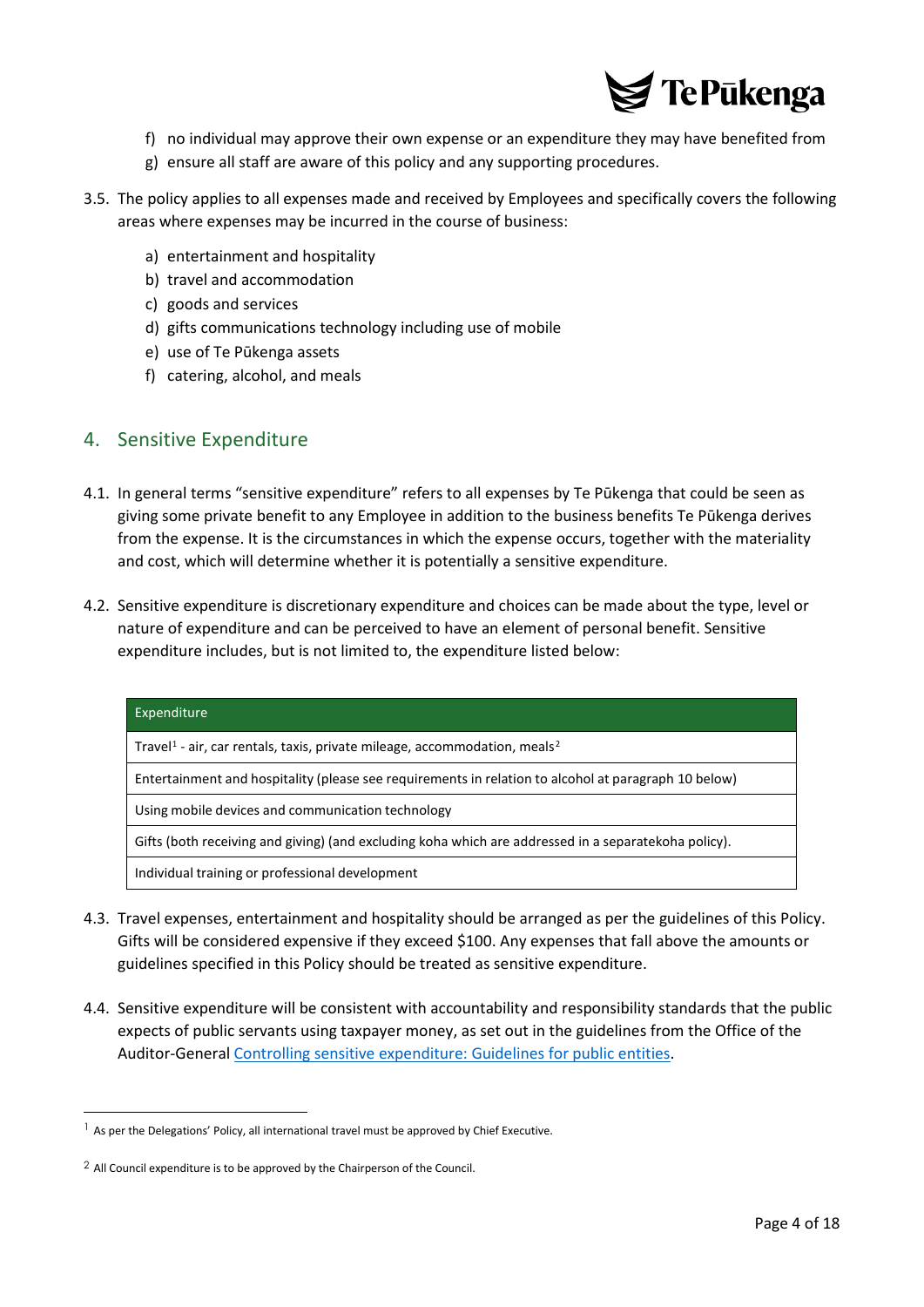

- 4.5. All sensitive expenditure must be clearly identifiable and accurately recorded in the financial systems of Te Pūkenga. This includes gifts received being recorded in the Koha, Gifts and Hospitality Register available on Te Whare.
- 4.6. Sensitive expenditure must be correctly coded and appropriate supporting documentation, for example, invoices, must be filed.

## <span id="page-4-0"></span>5. Giving and Receiving

- 5.1. Te Pūkenga recognises the giving and receiving of gifts, hospitality and entertainment is customary for certain justified business purposes. However, such exchanges can be sensitive because of the range of purposes it can serve, the opportunities for private benefit, and the wide range of opinions as to what is appropriate. All gift and hospitality giving and receiving must follow the principles set out in this Policy.
- 5.2. All gifts and hospitality received by Employees should be recorded in the Koha, Gifts and Hospitality Register maintained by Te Pūkenga Council Secretary and records kept in accordance with the Public Records Act 2005 (available on Te Whare (intranet)). This requirement extends to all recipients and so where a gift is received by an Employee and the Employee then regifts to another Employee, or is permitted to retain the gift by Te Pūkenga, then the regift must also be recorded in the Koha, Gifts and Hospitality Register.
- 5.3. Employees will take measures to avoid any risk of a gift or hospitality being excessive or inappropriate, or involving an expectation of a favour in return.
- 5.4. Employees must not accept any gift, hospitality, or other consideration if this could be perceived as either an inducement or reward for doing, or refraining from doing, anything in an official capacity, or showing favour or disfavour to any person in an official capacity.
- 5.5. The conduct of individuals should not create the perception of any conflict between their official duties and their private interests.
- 5.6. Where employees attend an event, function, or occasion where they are representing Te Pūkenga and are presented with a gift or donation from external parties such as:
	- a) ākonga/learners
	- b) organisations and third parties
	- c) other government entities
	- d) other individuals,

the gift or donation is considered the property of Te Pūkenga. Where a koha is received, please refer to the Koha Policy.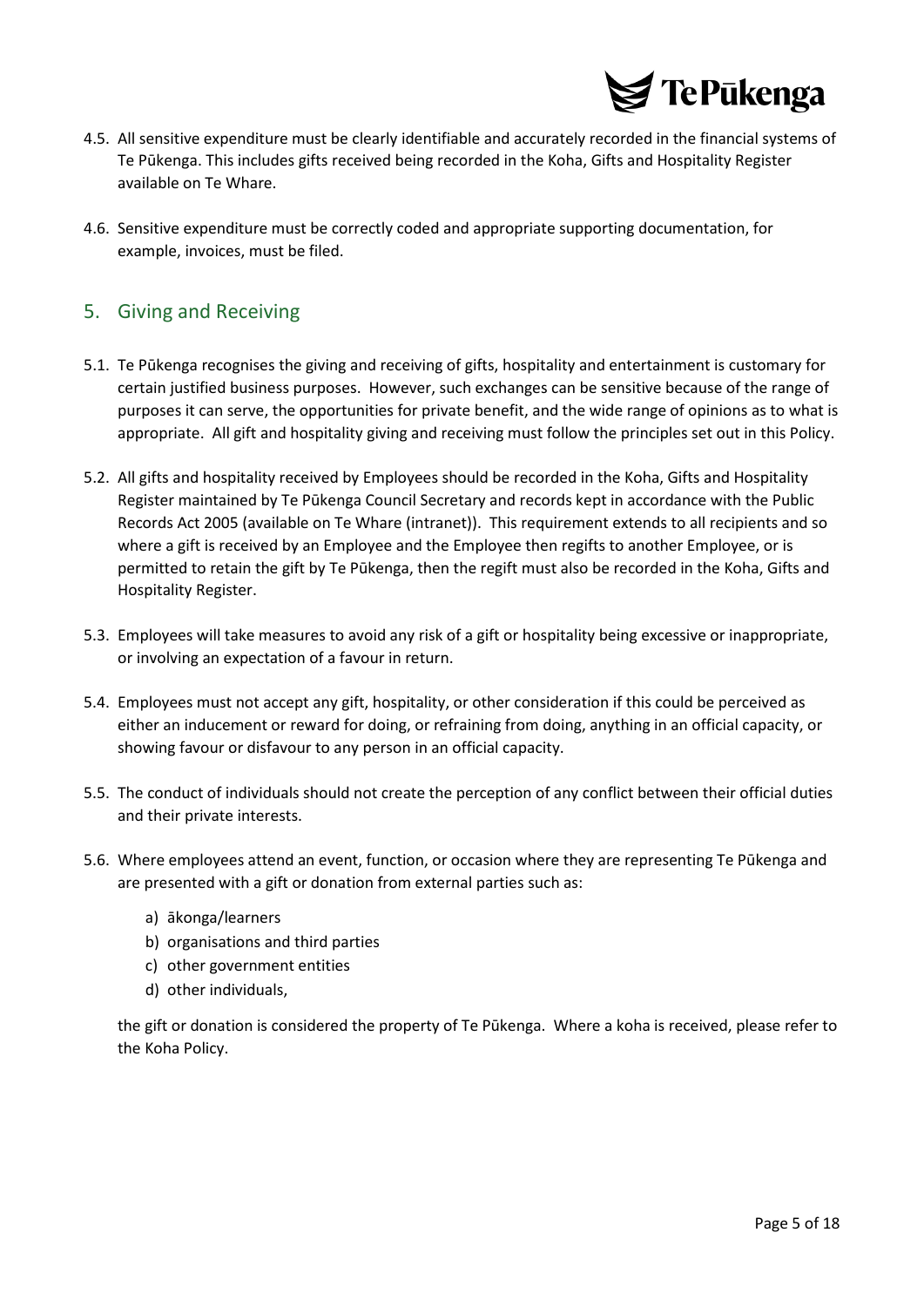

## <span id="page-5-0"></span>6. Managing Integrity of Expenditure

- 6.1. Follow these steps to ensure integrity of expenditure:
	- a) Managers must document explanations for any discretionary expenses, particularly sensitive expenditure such as travel, entertainment, internal events or expenses that may appear unusual.
	- b) All expenses must be within the delegated approver's budgeted authority and be authorised and approved according to relevant policies, procedures and guidelines.
	- c) If the expenditure is high in value in the circumstances, or there is a conflict-of-interest (perceived or otherwise on the part of the person incurring the expense), or could be perceived as sensitive, or the delegated approved is unavailable, then the cost should be referred to the delegated approver one above or the Chief Executive.
- 6.2. The above standard integrity tests must be applied to evaluate if an expense is reasonable and that it complies with the standards of appropriate spending by Te Pūkenga.
- 6.3. If you have any doubt at all, check with your manager and do not approve the expense.

### <span id="page-5-1"></span>7. Budget and Financial Delegation Holders

- 7.1. Budget and financial delegation holders must ensure that:
	- a) all approved expenditure uses the one-up principle
	- b) all approvals meet this Policy's standards, principles and other requirements
	- c) the correct expenditure coding is used
	- d) all supporting documents are filed
- 7.2. The authorising manager is accountable for their sensitive expenditure decisions, compliance and consequences of breaches of this Policy. Compliance will be monitored by Finance.
- 7.3. All Employees involved in making or approving sensitive expenditure are required to comply with this Policy. In addition to the recording of gifts in the Koha, Gifts and Hospitality Register, Council members are required to report gifts on an annual basis within 2 months of the end of each financial year (31 December).
- 7.4. Where any expenditure within scope of this Policy is deemed to be unreasonable by the Deputy Chief Executive Operations or Chief Executive, an explanation will be sought from the authoriser.
- 7.5. Staff who consider there are grounds for enquiry into inappropriate expenditure may advise their manager or Finance immediately. Alternatively, regard should be had to the Protected Disclosures Act 2000 (or any replacement legislation) and the Whistleblowing Policy adopted by Te Pūkenga in compliance with this. Council members who consider there to be grounds for enquiry should advise the Chair of Council and / or the Chief Executive.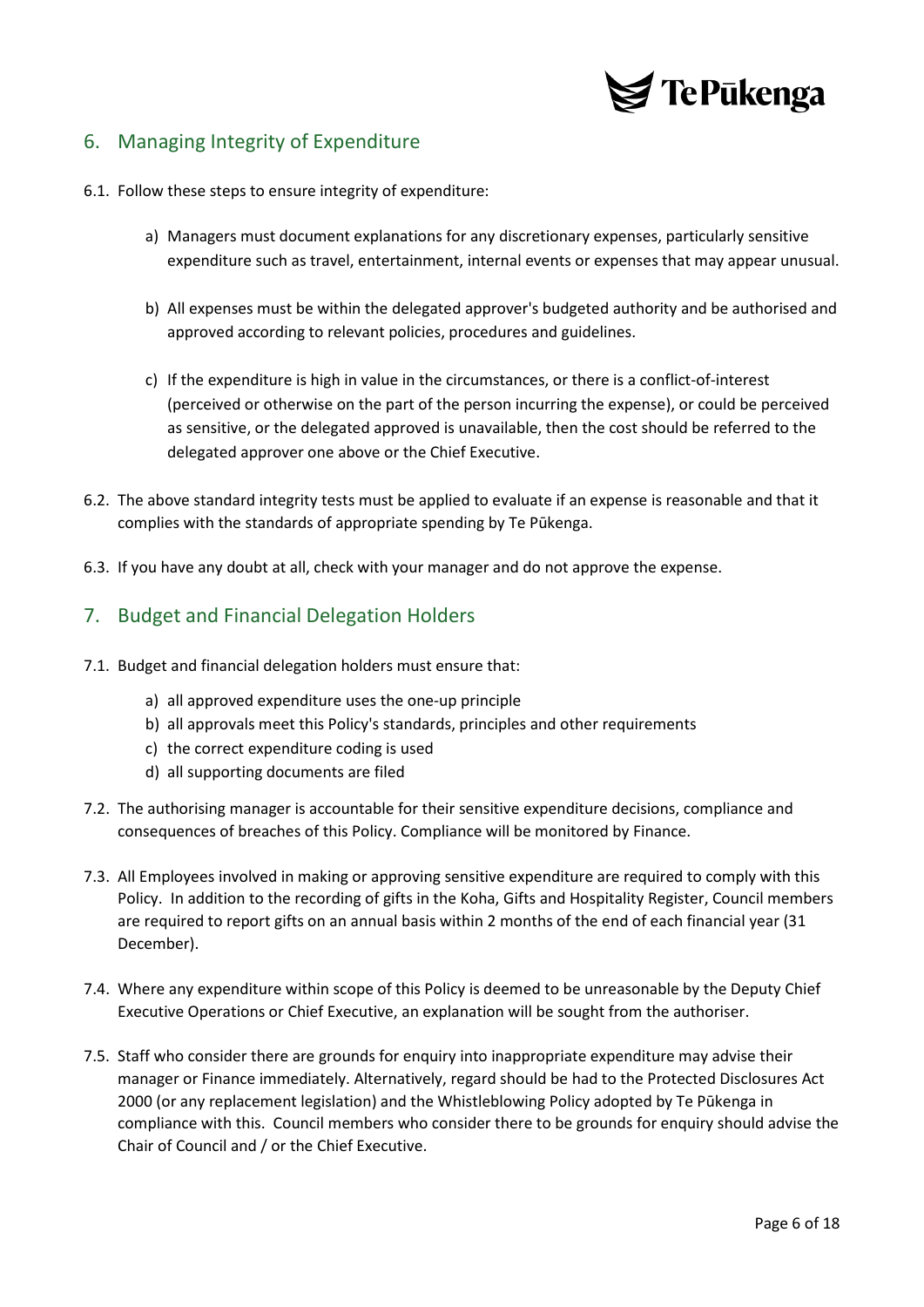

## <span id="page-6-0"></span>8. Decision Making

<span id="page-6-1"></span>8.1. Applying judgment in decision making regarding giving or accepting a gift or donation.

#### **Standards**

- 8.2. All expenses and / or acceptance of a gift must withstand internal and external scrutiny. To ensure this, Employees are asked to apply these standard probity tests before incurring or approving expenditure for a gift:
	- a) Can Te Pūkenga confidently justify this expenditure / gift to the Minister, a taxpayer, a stakeholder, or other interested party?
	- b) Does the expenditure support the functions and Charter of Te Pūkenga? If so, what are the specific organisational benefits?
	- c) Would publicity on the expenditure or acceptance of the gift reflect a well-managed and prudent Te Pūkenga?
	- d) Is the expenditure or value of the gift moderate and appropriate to the occasion?
	- e) Is the expenditure good value for money?

#### <span id="page-6-2"></span>Considerations

- 8.3. If the expenditure on a gift or donation to be given or to be received is significant, or likely to be contentious, please consider the following:
	- a) Is a risk management strategy necessary for this gift? If so, is it in place?
	- b) Do the benefits outweigh any risks?
	- c) Does the activity's frequency or significance warrant developing a specific policy with which to manage Te Pūkenga risk?

### <span id="page-6-3"></span>9. Alcohol

- 9.1. All alcohol purchases must be approved by the Chief Executive.
- 9.2. Te Pūkenga is committed to providing a healthy and safe environment for staff, learners and guests. When entertaining, staff and guests' health and safety must be considered, especially when alcohol is consumed. Te Pūkenga does not tolerate driving under the influence of alcohol.
- 9.3. Expenditure on alcohol should be considered an infrequent event and any amount must be approved in advance by the Chief Executive. Regard must be had to the fact that public funds are being expended and the need withstand internal and external scrutiny.

#### <span id="page-6-4"></span>10. Travel

10.1. Orbit World Travel (Orbit) is Te Pūkenga preferred supplier of all air travel, including accommodation and rental vehicles. All travel is booked through Orbit by your group's designated travel coordinator.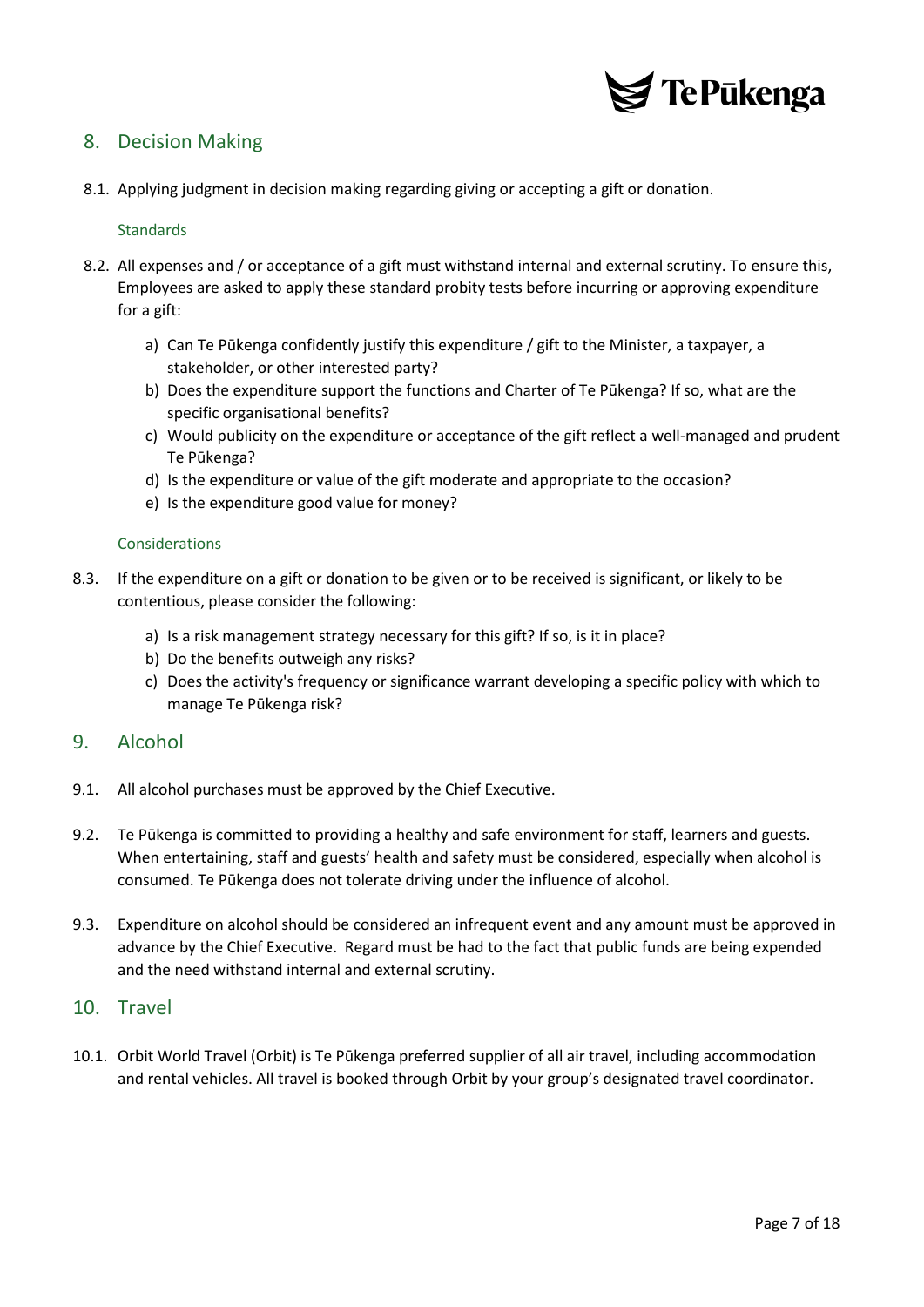

#### <span id="page-7-0"></span>All of Government Air Travel Contract

10.2. Te Pūkenga is a participating agency to the All of Government air travel services contract. This enables Te Pūkenga to access discounted airfares from a panel of five airlines. This panel provides comprehensive route coverage domestically, across the Tasman and Internationally.

#### <span id="page-7-1"></span>Approval to Incur Travel Expenses

- 10.3. Consideration should be given for the need to travel prior to making a booking. Video or telephone conferencing may be an acceptable alternative.
- 10.4. All travel by Employees for business purposes whether within New Zealand or overseas must be approved prior to the travel and authorised in accordance with the Delegations Policy.
- 10.5. Any overseas travel by Employees for business purposes must have prior approval in accordance with the Delegations Policy.
- 10.6. Travel for business purposes should be made using the most efficient and cost-effective form of transport where possible. Whilst the lowest cost will be a key factor, consideration also needs to be given to efficiency, risk, effectiveness, appropriateness, and sustainability including travelling time, and location.
- 10.7. All domestic travel expenditure by the Chief Executive shall be approved by the Chair of Te Pūkenga Council within one month of travel occurring.
- 10.8. No-one can approve their own travel arrangements or related expenses. Their one-up manager (own cost-centre) or budget holder (another cost-centre) must approve proposed domestic travel.
- <span id="page-7-2"></span>10.9. All overseas travel outside of Aotearoa New Zealand must be approved by the Chief Executive.

#### Family Members Accompanying Staff

- 10.10.Family members are allowed to accompany a staff member who is on official Te Pūkenga business provided:
	- a) No additional costs are incurred by Te Pūkenga
	- b) The presence of family does not interfere or compromise the work-related purpose(s) of the trip.
	- c) They do not attend any work-related meetings/functions unless expressly invited to do so by the 'host' or work-related colleagues.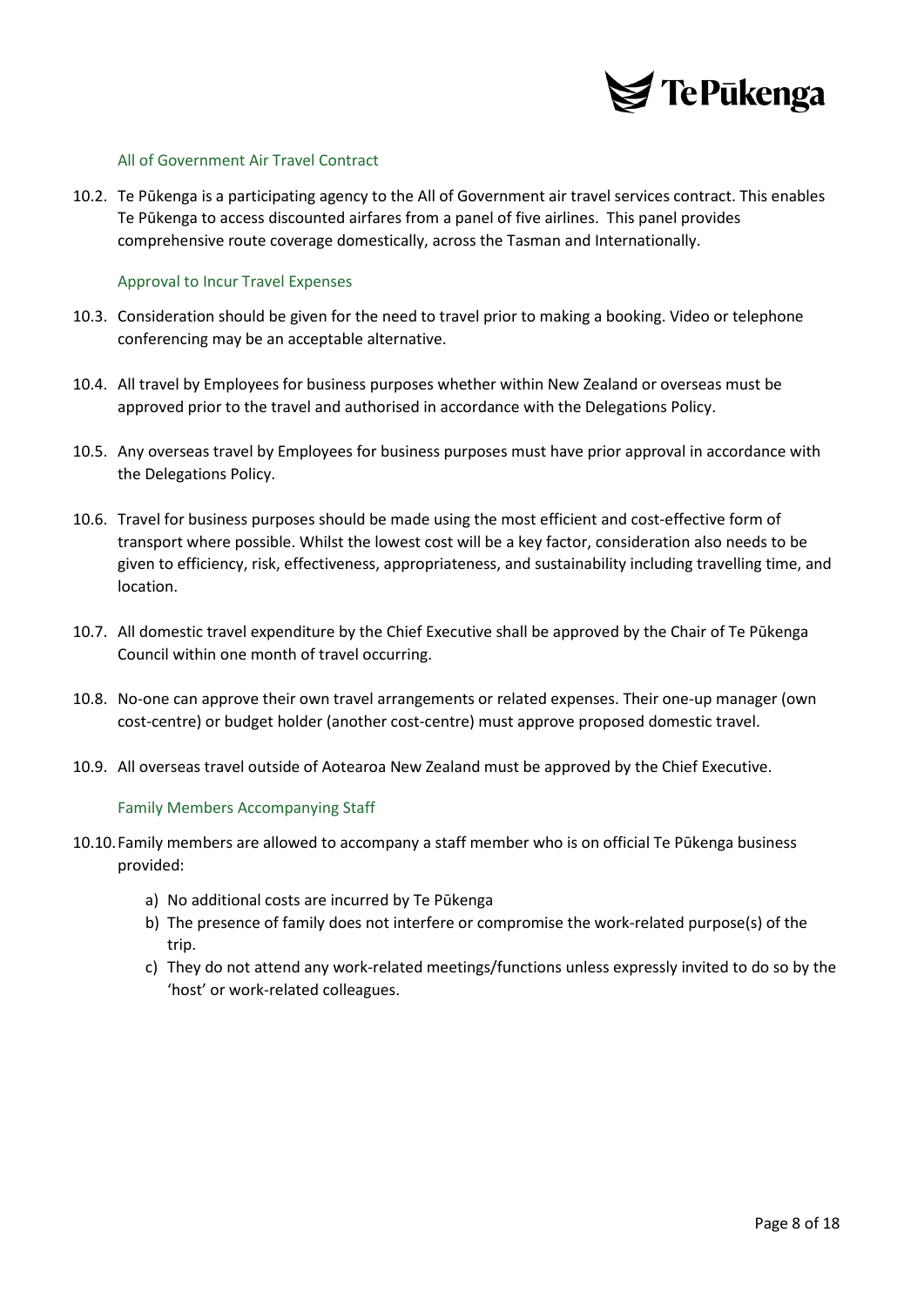

#### <span id="page-8-0"></span>Personal Travel

- 10.11.Personal leisure travel is permitted as an extension to approved business travel (e.g. weekend) but must be approved by the Chief Executive and any additional cost as a consequence of the extension is met from the Employee's personal funds.
- 10.12.Personal Travel beyond Authorised Trip: Staff travelling on Te Pūkenga business will only be reimbursed for expenses incurred from New Zealand to their destination (and between destinations if multiple countries are included) and return. Te Pūkenga accepts no liability for personal travel costs, incidents or accidents, sight–seeing trips or other leisure activities outside of business travel; this will be at the traveller's sole discretion and responsibility.
- 10.13.Stopovers: Staff may arrange private travel on stopovers during official business. In those circumstances, staff must meet all additional expenses, including the cost of insurance cover as required and pay the travel agency the difference between their cost and the most direct and economical route to the official destination at the time of receipt of tickets

#### <span id="page-8-1"></span>Travel Arrangements

- 10.14.Travel to attend Te Pūkenga meetings or events; flights, accommodation and rental cars are booked via the travel coordinator allocated to your team. The travel request is then sent to your approving manager to approve your travel plans before the booking is confirmed.
- 10.15.Where more than one employee is travelling to the same event then all attempts should be made to travel together where possible.
- 10.16.Te Pūkenga does not provide travel advances for any expenses claimed outside of the standard booking procedure. Reimbursement is provided only after submission of expense claim forms with attached receipts.
- 10.17.Travel arrangements should be made as soon as possible and well ahead of the actual travel, so the expense is the most cost effective. As a minimum travel should be booked at least 14 days in advance for domestic travel and 45 days for international. Economy travel is provided for all journeys and any requested upgrades will be incurred at your own cost or are subject to the discretion of the Chief Executive having regard to the purpose of the trip and the time / cost efficiencies of an upgrade and paragraphs 11.24. through to 11.29. below.
- 10.18.Private travel may be included with Te Pūkenga-funded travel if it is incidental to the business travel and does not create any additional cost for Te Pūkenga.
- 10.19.Te Pūkenga will reimburse out of pocket taxi, mileage or parking expenses and any expenses actually and reasonably incurred when travelling on Te Pūkenga business in accordance with this Policy. The standard should be modest and appropriately reflect public sector norms.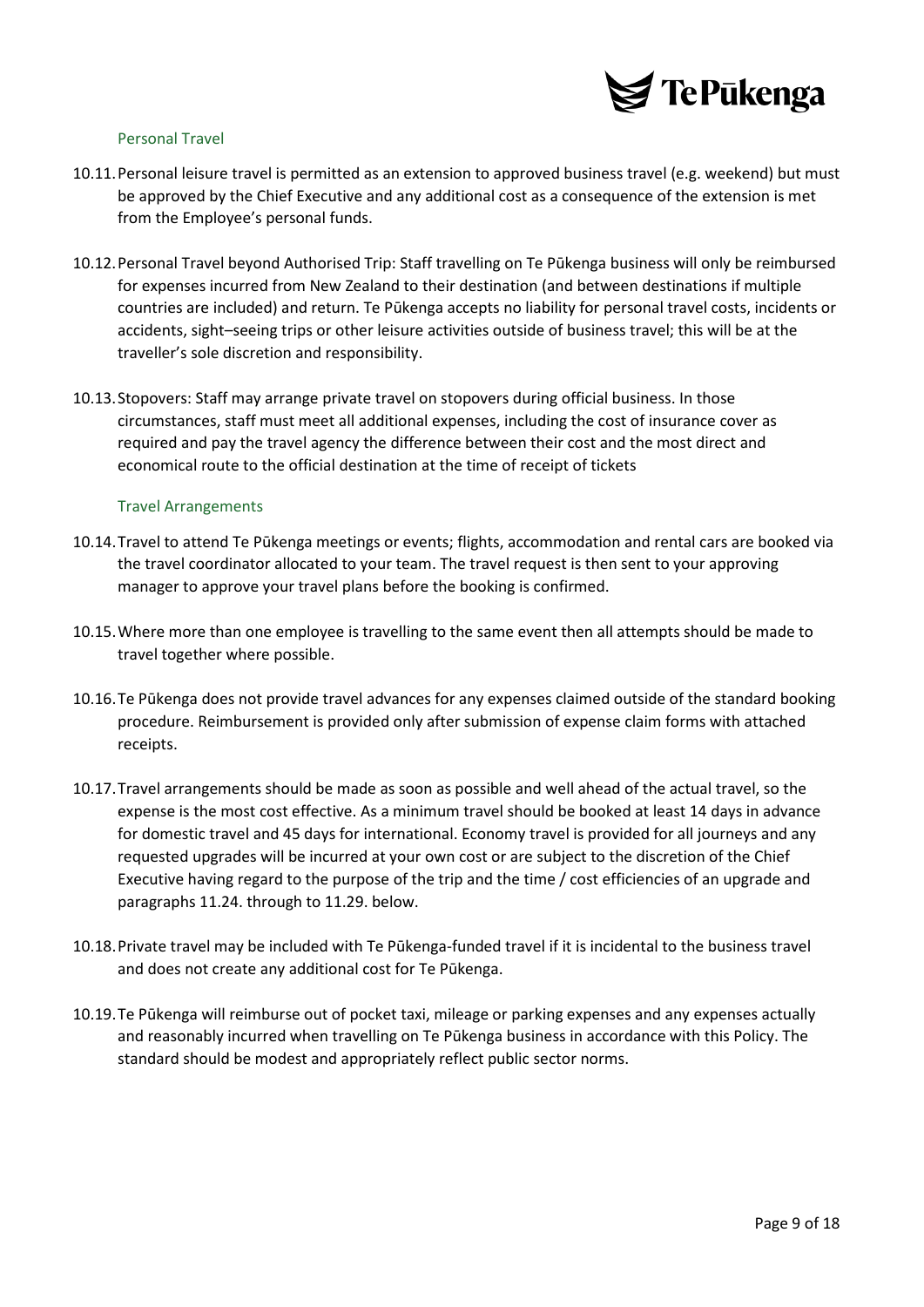

#### <span id="page-9-0"></span>Travel Insurance

- 10.20.Te Pūkenga does not provide Domestic Travel insurance.
- 10.21.Travel insurance is provided by Te Pūkenga for international travel only. Prior to booking any international travel, please review this with your group's travel coordinator.
- 10.22.For all international travel, travellers must complete a Travel Insurance and Information Form, which must be signed by the appropriate level of delegated travel approver and forwarded to the travel coordinator. Whilst it is acknowledged that some travel is required at short notice, the general expectation is that applications are submitted by the traveller for processing at least 10 working days prior to the trip commencing. All existing medical conditions and medications must be declared on the Travel Insurance Form. Failure to declare existing medical conditions or previous medical events will mean the traveller may not be covered by the policy. Te Pūkenga will not be liable for any costs incurred due to erroneous or incomplete forms.
- 10.23.Independent Contractors (non-employees) travelling on Te Pūkenga business are required to provide their own travel insurance and will not be covered by Te Pūkenga policy unless otherwise negotiated with their appropriate travel approver.

#### <span id="page-9-1"></span>Flights

- 10.24.Your Te Pūkenga travel coordinator will book the most economical airfare as opposed to more expensive fully flexible option unless specifically required, in which case the reason will need to be noted. The standard class for all domestic and international in-flight travel under 10 hours is economy class.
- 10.25.Travellers may be permitted to fly premium economy where in-flight travel is more than 10 hours. Reasons for an upgrade to premium economy could include health or disability impairments, additional travel requirements i.e. a necessity to drive a further distance after landing or where there is a requirement to commence work immediately after landing. This must be approved by the Chief Executive.
- 10.26.Business class travel may only be booked with approval in writing from the Chief Executive.
- 10.27.Air New Zealand are our preferred provider although in some cases for domestic travel, Jetstar flights are available for times outside of the Air New Zealand flight schedule.
- 10.28.Unless a checked bag is requested, Te Pūkenga will book a seat-only fare, even for overnight trips. Your carry-on luggage can weigh up to 7kg. If checked baggage is required for extended trips, this must be noted when originally contacting your travel coordinator.
- 10.29.Seat selection is on a request basis only and even if confirmed by the airline, could be changed by the airline.
- 10.30.It is the traveller's responsibility to check that the details contained in the itinerary are correct. This should be checked as soon as the travel documents are sent through to you in order to correct any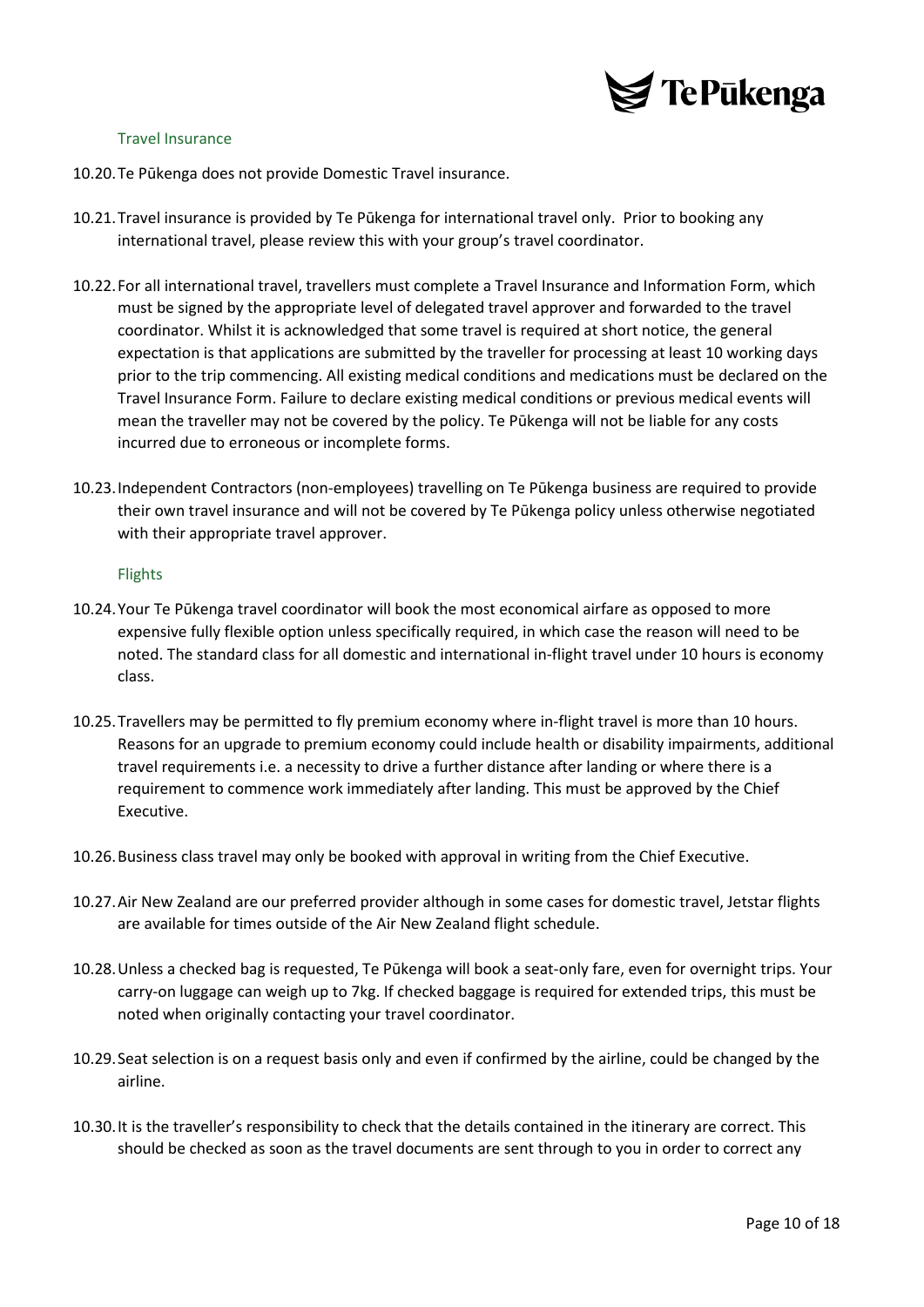

mistakes.

10.31.Where a flight is cancelled, or a traveller is unable to fly, contact the travel coordinator as soon as possible. For any cancellations, the travel coordinator must be contacted prior to travel commencement where possible in order for Te Pūkenga to recoup any losses. If the cancellation needs to be made outside of standard business hours, you are required to contact Orbit World Travel directly on their **afterhours number 07 857 0377.** Te Pūkenga preference is that where possible, if the travel cannot be refunded or held in credit, an alternative date is to be booked for future travel.

#### <span id="page-10-0"></span>Air Travel Loyalty Programmes/Clubs

- 10.32.Airlines are not to be selected based on reward schemes, these must only be incidental to the business travel.
- 10.33.Paid membership to lounges or clubs must be made from an employee's personal account or from their personal Airpoints account.

#### <span id="page-10-1"></span>11. Accommodation

- 11.1. If it is possible, flights will be booked in and out of the required destination on the same day. There will not be additional accommodation booked unless flights are unavailable or there is a business need to stay overnight.
- 11.2. Accommodation bookings are to be booked to the economy standard within Aotearoa New Zealand, on or under the rate of NZD\$180 per night. This standard will include a single room with bathroom facilities. Depending on the country, international accommodation can be above economy standard, but must be approved by the Chief Executive or the relevant Deputy Chief Executive prior to the booking being made. Note that in some cases overseas, the higher standard accommodation includes free airport transfers, laundry concessions, complimentary Business Centre access and breakfast.
- 11.3. Where accommodation is not available within the capped rate above, the most appropriate option based on business need and value for money shall be selected, ensuring the selection is defensible under public scrutiny. Documentation showing the rationale for the selection shall be collated by the travel coordinator and reported when requested.
- 11.4. Any room upgrades must receive the prior approval within the delegated authority.
- 11.5. Travelers may choose to arrange their own accommodation privately at their own cost. No expense reimbursement would be provided.
- 11.6. Should the traveller choose to stay privately with a friend or relative thereby saving the cost of a hotel, Te Pūkenga will reimburse up to NZD\$50 per night for a gift card or present to be passed on to the hosts.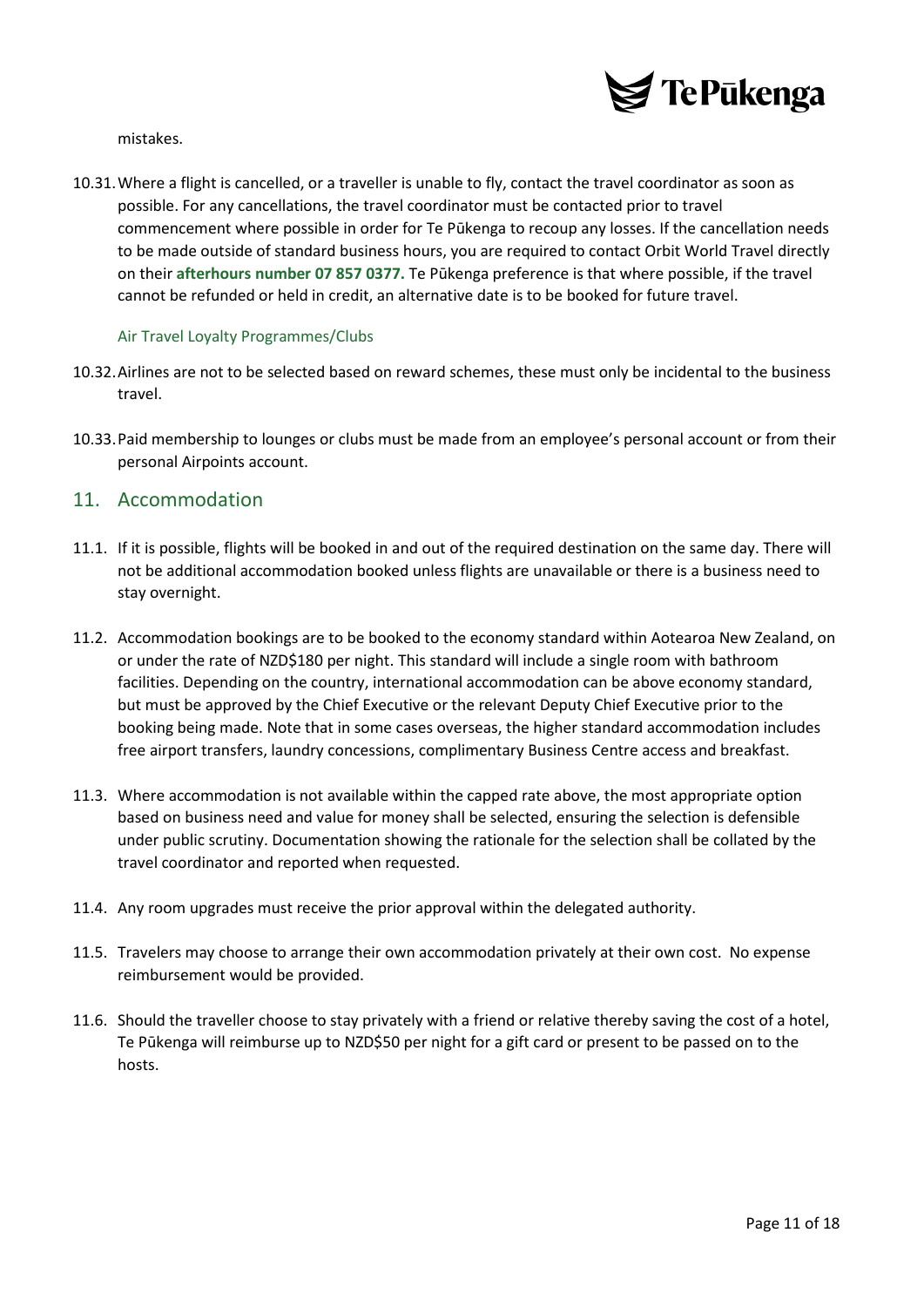

### <span id="page-11-0"></span>12. Meals

- 12.1. Where it is necessary to travel overnight to attend Te Pūkenga duties, Te Pūkenga will cover reasonable meal expenses where meals are not otherwise provided as part of a Te Pūkenga event.
- 12.2. Te Pūkenga considers reasonable meal expenses (GST exclusive) in New Zealand dollars (NZD): breakfast up to \$25, lunch up to \$30, and dinner up to \$50. Individual cases outside these guidelines may be approved at your delegated approver's discretion. Note the cost of any alcohol consumed with a meal is not reimbursable.
- 12.3. Te Pūkenga will not pay for any expenditure relating to snacks, mini-bars, alcohol, or movies. The only exception is where snacks are purchased as a substitute for a meal.
- 12.4. Room service charges will only be paid in exceptional circumstances, e.g., arrival after restaurant has closed or the restaurant is closed due to COVID-19 or other exceptional circumstance.
- <span id="page-11-1"></span>12.5. Note that no reimbursement will be provided for any tips given.

#### Taxi and Personal Vehicle Use

- 12.6. Please select whichever is the most cost-effective between driving your own car and claiming airport parking or using a Taxi or Uber service.
- 12.7. For personal vehicle use, travellers may claim for the distance travelled. The rate is published on the IRD website and is currently 79c per kilometre.

#### <span id="page-11-2"></span>Rental Vehicles

- 12.8. Rental vehicles are only used when other means of transport are unavailable, impractical, or more costly. The use of rented vehicles must be justified as a business need, rather than a personal preference, and authorised by your delegated approver.
- 12.9. Arrangements, cancellations, or changes for rental car hire shall be made through the travel coordinator.
- 12.10.Car hire reservations shall not be made directly with a car hire company.
- 12.11.Only the named driver shall drive the rental car. Once rental cars have been arranged, they are not transferable from one person to another.
- 12.12.The most economical type and size of rental car will be used consistent with the requirements of the journey.
- 12.13.All traffic and road laws must be followed. Te Pūkenga accepts no responsibility for misdemeanours or traffic offences committed by an Employee while driving any vehicle. This includes parking fines.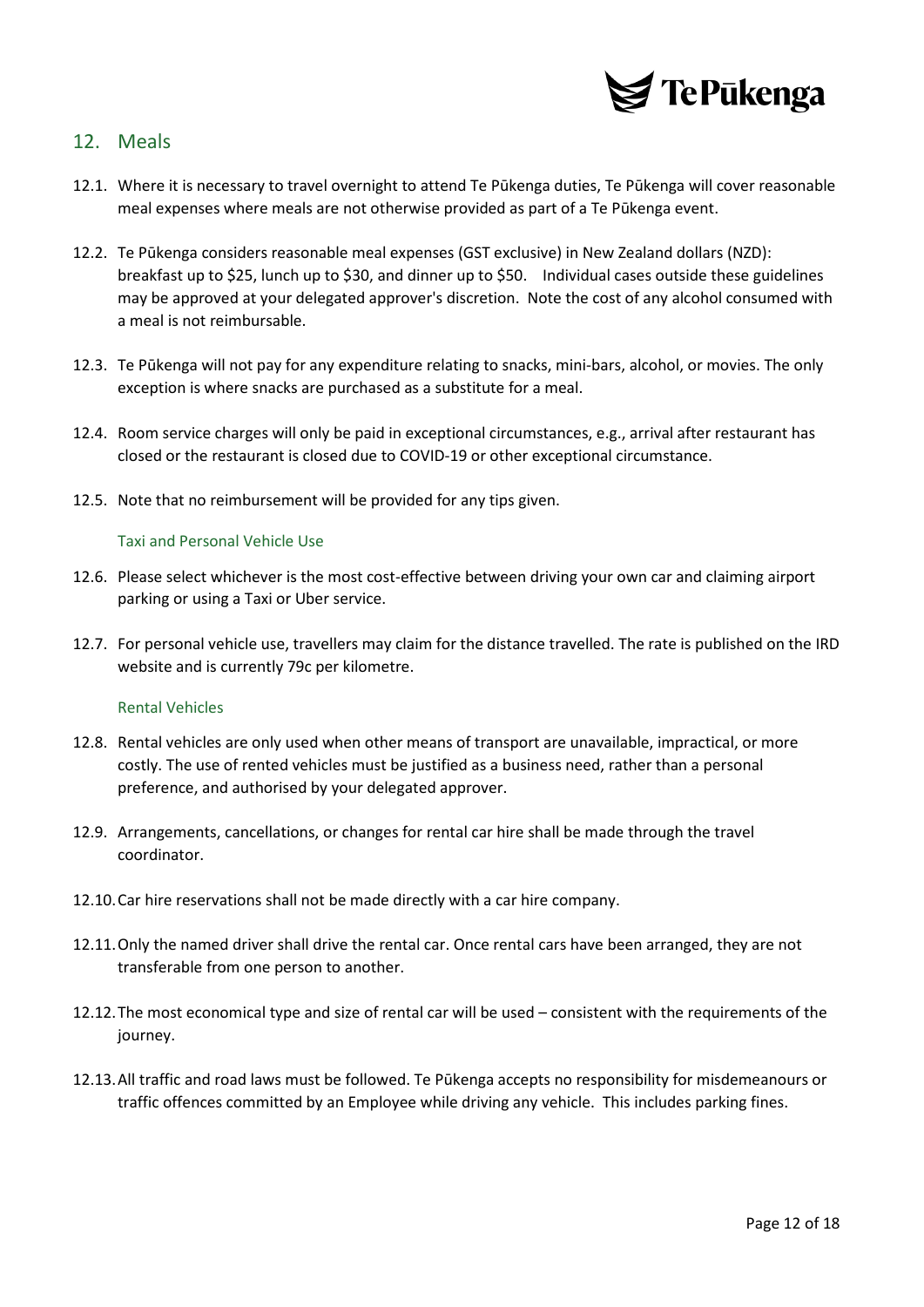

## <span id="page-12-1"></span><span id="page-12-0"></span>13. Credit Cards

#### Eligibility for Business Credit Card

- 13.1. Credit cards will only be issued to permanent staff who have a legitimate and frequent need for them to perform their duties on the following grounds:
	- a) they expect to travel frequently on Te Pūkenga business; or
	- b) they incur frequent reimbursable Te Pūkenga business expenses where it is not possible or time efficient to use the normal Te Pūkenga procurement system.

#### <span id="page-12-2"></span>Authorisation, Management, Monitoring and Reporting of card use

13.2. Issuing of Credit Cards is to be in accordance with the Delegations Policy, which at the date of this policy is:

| Authority to                                                              | Delegated to | <b>Requirements</b> | May be sub-delegated                                                   | <b>Requirements</b> |
|---------------------------------------------------------------------------|--------------|---------------------|------------------------------------------------------------------------|---------------------|
| Approve the issue<br>of any purchasing<br>cards up to $$10,000$<br>limit. | СE           | N/A                 | Deputy Chief Executive or<br>chosen party in line with this<br>Policy. | N/A                 |

- 13.3. Staff are accountable for their use of credit cards and must observe high standards of ethical behaviour when using them.
- 13.4. All credit card holders are responsible for keeping accurate records to show the nature of the goods / services purchased as per the Public Records Act 2005.
- 13.5. Managers of staff issued with credit cards are responsible for ensuring expenditure is authorised in accordance with this Policy.

#### <span id="page-12-3"></span>Acceptable use of Credit Cards

- 13.6. Credit cards must only be used for legitimate and approved business procurement, as follows:
	- a) Transactions where there is no preferred supplier
	- b) Out-of-pocket and travel expenses
	- c) Online purchases of subscriptions, membership renewals, professional training courses, seminars/workshops.
	- d) Sundry catering expenses for ad hoc staff functions where the expenditure is pre- approved in accordance with this Policy.
	- e) Social media advertising (including online marketing communication tools) approved for use by the Director of Marketing and Communications where credit card is the only payment option available.
	- f) Online purchasing where it is not possible to use the normal Te Pūkenga procurement system (where secure and authorised and otherwise in accordance with the guidelines for online purchasing set out in this policy)
- 13.7. The use of Credit Cards must always be in accordance with the requirements of the issuing bank.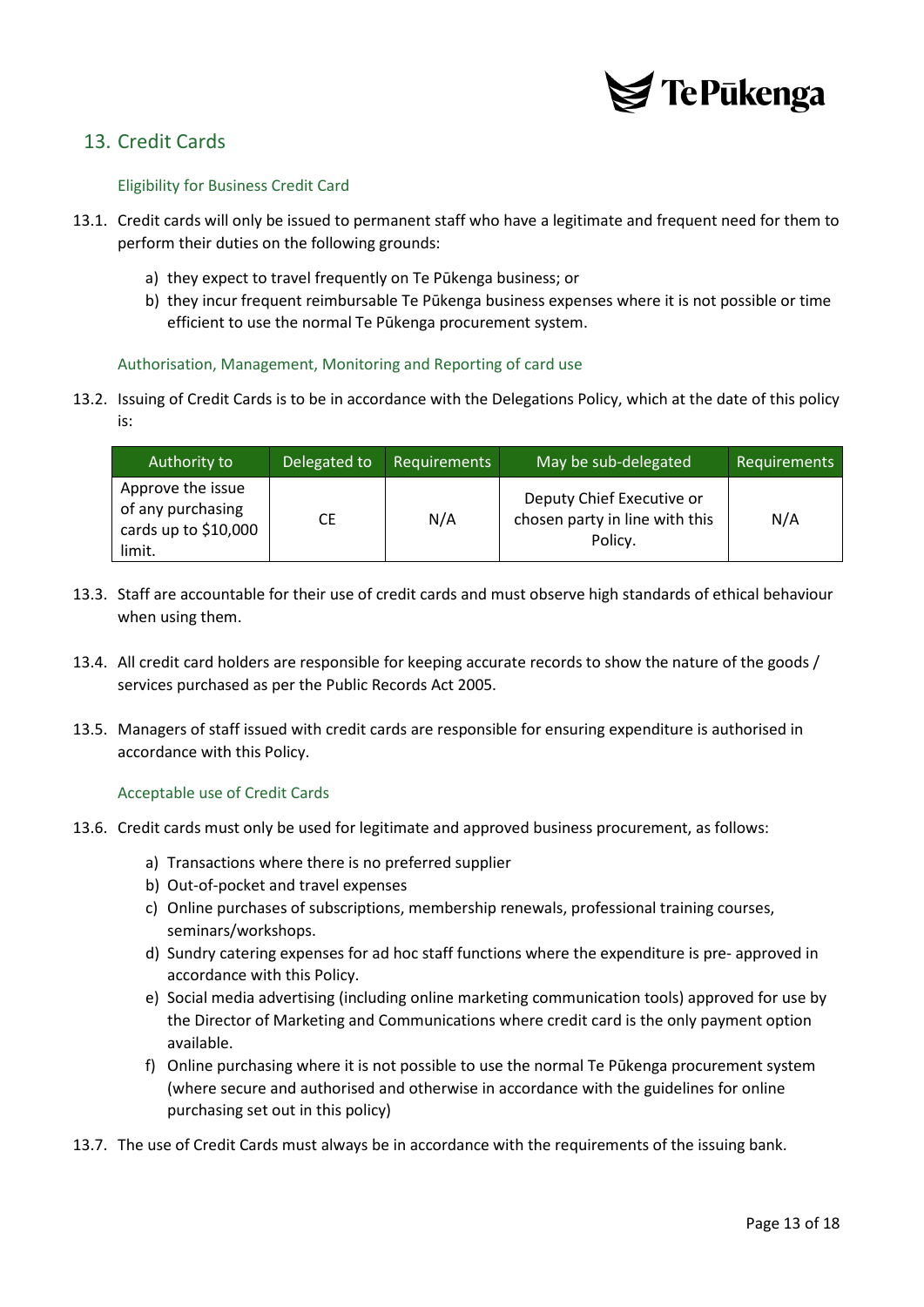

13.8. Any purchasing of IT equipment or software need to be requested through the IT Steering Group to ensure it is not doubling up on other resources already being used.

#### <span id="page-13-0"></span>Unacceptable use of Credit Cards

- 13.9. Credit cards must not be used for:
	- a) personal expenses
	- b) any procurement where Te Pūkenga has a contracted supplier agreement (unless approval is given by DCE Operations)
	- c) refuelling of personal vehicles while on Te Pūkenga business
	- d) any expenses which breach Te Pūkenga policies and guidelines
	- e) cash advances of any kind.
- <span id="page-13-1"></span>13.10.Expenditure on the Credit Card must not exceed the monthly credit limit approved at the time of issue.

#### Policy Breaches

- 13.11.Employees who misuse their credit card or otherwise breach this Policy, or who breach the credit card contractual terms and conditions specified by the issuing bank, will have their card withdrawn with immediate effect and be subject to disciplinary action.
- 13.12.Any intentional misuse may also lead to criminal charges. Te Pūkenga reserves all legal rights, including the right to recover any money from the cardholder by whatever legal means available.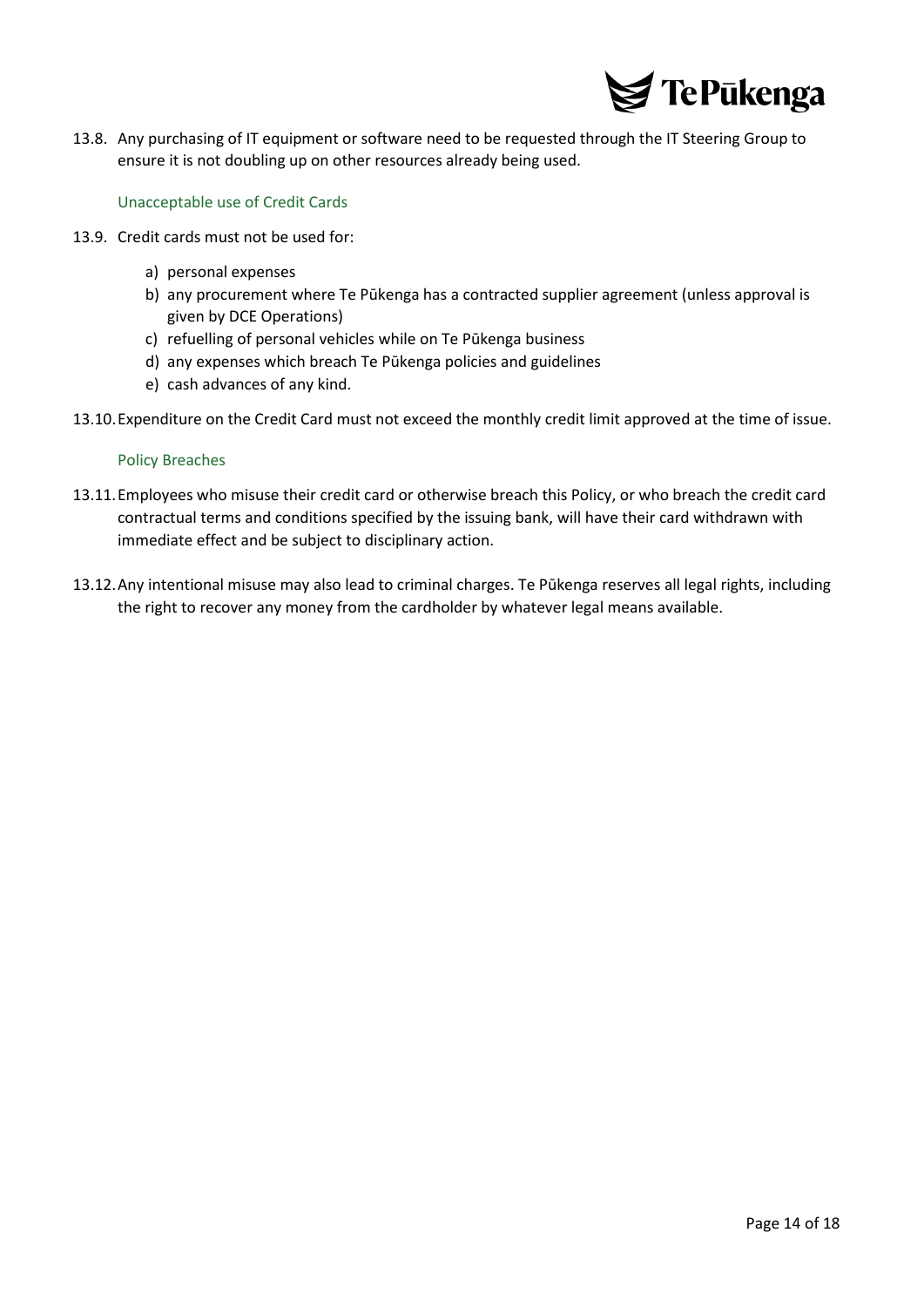

## <span id="page-14-0"></span>14. Responsibilities

| Role                                 | Responsibilities                                                                                                                                                                                                                          |
|--------------------------------------|-------------------------------------------------------------------------------------------------------------------------------------------------------------------------------------------------------------------------------------------|
| Employee                             | All Te Pūkenga Council members, employees, secondees and contractors must<br>take all practical steps to:                                                                                                                                 |
|                                      | maintain the highest ethical standards in their activities and operations                                                                                                                                                                 |
|                                      | report suspected fraud, corruption, bribery, or related misconduct                                                                                                                                                                        |
|                                      | ensure they understand how to prevent fraud and corruption.                                                                                                                                                                               |
| Managers                             | All Te Pūkenga managers, within their areas of responsibility, must take all<br>practical steps to:                                                                                                                                       |
|                                      | assess and minimise the risk of fraud                                                                                                                                                                                                     |
|                                      | support Te Pūkenga internal control systems                                                                                                                                                                                               |
|                                      | promote awareness of ethical and fraud prevention amongst staff                                                                                                                                                                           |
|                                      | ensure any reports of fraud, corruption, bribery, or related misconduct<br>$\bullet$<br>are dealt with                                                                                                                                    |
|                                      | establish awareness raising measures that include training                                                                                                                                                                                |
|                                      | regular communications from managers at team meetings highlighting the<br>٠                                                                                                                                                               |
|                                      | importance of the policy will also help embed a corruption free culture.                                                                                                                                                                  |
| Deputy Chief Executive<br>Operations | All Te Pūkenga deputy chief executives, within their areas of responsibility,<br>must take all practical steps to:                                                                                                                        |
|                                      | Ensure further awareness through regular articles in any Te Pūkenga<br>$\bullet$                                                                                                                                                          |
|                                      | newsletter, intranet publications and email alerts, where practicable.                                                                                                                                                                    |
| Traveller                            | All travellers, within their areas of responsibility, must take all practical steps<br>to:                                                                                                                                                |
|                                      | Travel arrangements should be made as soon as possible in line with this<br>Policy and well ahead of the actual travel, so the expenditure is the most<br>cost effective.                                                                 |
|                                      | Travel, accommodation, and related expenses must be conducted in the<br>$\bullet$<br>most economical, cost effective and efficient manner having regards to<br>purpose, distance, time, personal health, security, and safety conditions. |
|                                      | In the event that any travel arrangements are cancelled or changed, staff<br>must notify the relevant travel coordinator as soon as practical after the<br>decision to ensure eligible refunds are claimed.                               |
|                                      |                                                                                                                                                                                                                                           |
|                                      |                                                                                                                                                                                                                                           |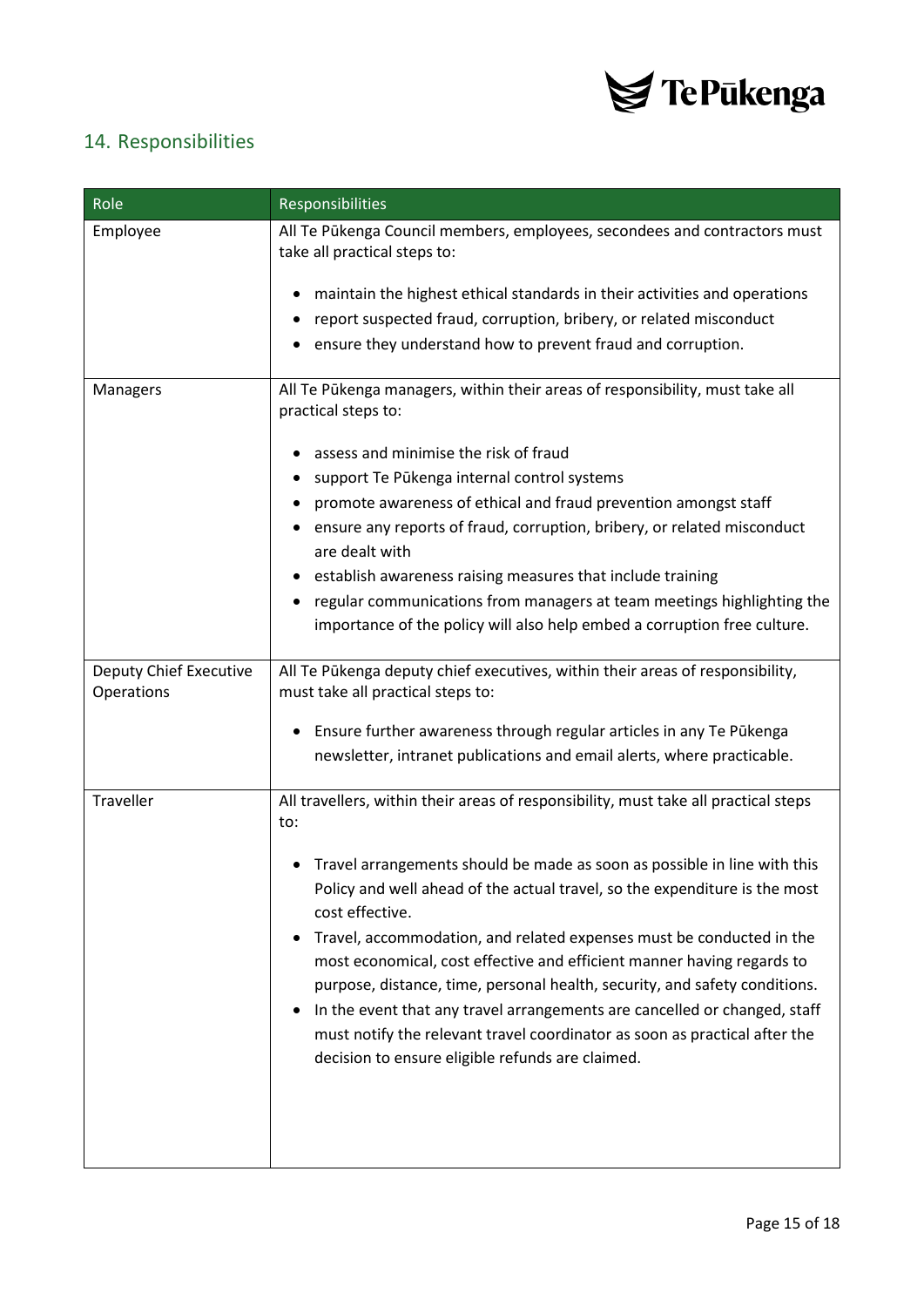

| <b>Travel Coordinator</b>                      | All Te Pūkenga travel coordinators, within their areas of responsibility, must<br>take all practical steps to:                                                                                                                                                                                                                                                                                                                                                                                                                                                                                                                                                                      |
|------------------------------------------------|-------------------------------------------------------------------------------------------------------------------------------------------------------------------------------------------------------------------------------------------------------------------------------------------------------------------------------------------------------------------------------------------------------------------------------------------------------------------------------------------------------------------------------------------------------------------------------------------------------------------------------------------------------------------------------------|
|                                                | Designated travel coordinators in each business unit/division, are<br>responsible for booking all travel for Te Pūkenga in line with this policy,<br>ensuring all travel is correctly approved prior to releasing any<br>documentation to the traveller.<br>Flights, accommodation and car hire must be booked through the Orbit<br>World Travel online portal. Anything not available in the online portal<br>such as transfers, taxis, conference packages etc. should be booked<br>through Orbit World Travel by contacting them directly.<br>Any significant or costly changes made to a travel booking are to be re-<br>approved via email to the original delegated approver. |
| <b>Travel Approver</b>                         | All Te Pūkenga travel approvers, within their areas of responsibility, must take<br>all practical steps to:                                                                                                                                                                                                                                                                                                                                                                                                                                                                                                                                                                         |
|                                                | To ensure all travel that they approve meets the requirements and<br>regulations of this Policy.                                                                                                                                                                                                                                                                                                                                                                                                                                                                                                                                                                                    |
| <b>Designated Travel</b><br>Management Company | Orbit World Travel and any other designated travel management company,<br>within their areas of responsibility, must take all practical steps to:                                                                                                                                                                                                                                                                                                                                                                                                                                                                                                                                   |
|                                                | Book travel, accommodation and rental vehicles as required.<br>٠<br>Confirms travel and provides tickets to the designated team travel<br>coordinator.<br>Sends tax invoices for payment.<br>Provides consolidated travel information and reports monthly.                                                                                                                                                                                                                                                                                                                                                                                                                          |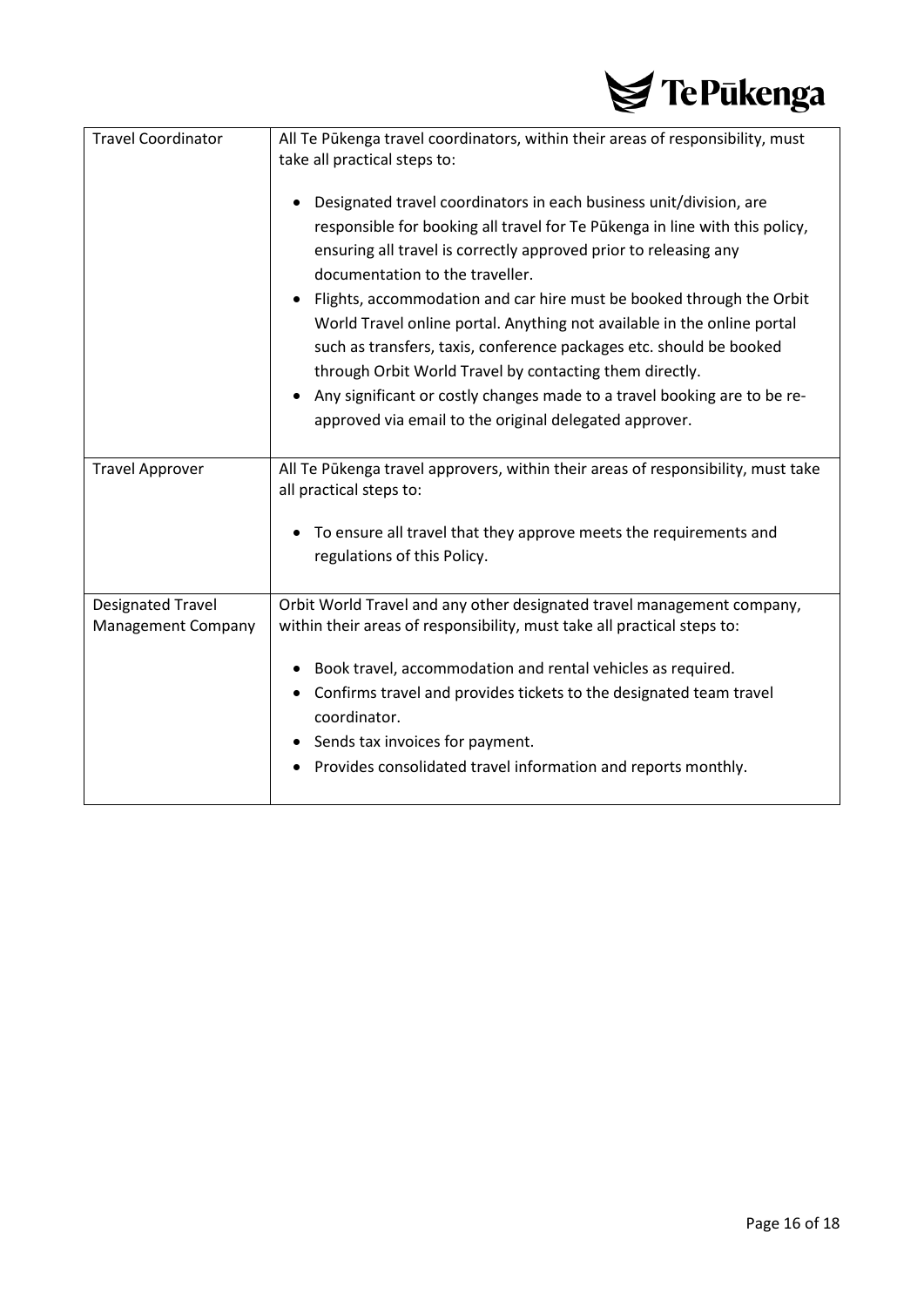

## <span id="page-16-0"></span>15. Definitions

| <b>Term</b>                                     | <b>Means</b>                                                                                                                                                                                                                                                                                                                                                                                                                                                                                                                                                                                                                                                                                       |  |
|-------------------------------------------------|----------------------------------------------------------------------------------------------------------------------------------------------------------------------------------------------------------------------------------------------------------------------------------------------------------------------------------------------------------------------------------------------------------------------------------------------------------------------------------------------------------------------------------------------------------------------------------------------------------------------------------------------------------------------------------------------------|--|
| Accommodation                                   | Accommodation plus other reasonable expenses incurred during a stay such as<br>meals, phone calls, etc incurred during a hotel stay.                                                                                                                                                                                                                                                                                                                                                                                                                                                                                                                                                               |  |
| <b>Actual and Reasonable</b><br><b>Expenses</b> | Approved costs which are actually incurred and deemed to be a reasonable<br>standard and price for Te Pūkenga employee.                                                                                                                                                                                                                                                                                                                                                                                                                                                                                                                                                                            |  |
| <b>Business Purposes</b>                        | Any activities for and on behalf of Te Pūkenga including professional<br>development.                                                                                                                                                                                                                                                                                                                                                                                                                                                                                                                                                                                                              |  |
| <b>Delegations Policy</b>                       | Schedule of delegated authority to enter into contracts and duties in<br>accordance with statutory authority.                                                                                                                                                                                                                                                                                                                                                                                                                                                                                                                                                                                      |  |
| Sensitive expenditure                           | Sensitive expenditure has the meaning set out in section 3 of this policy and<br>includes expenditure that:<br>by its nature (irrespective of value) may harm the reputation of and trust<br>$\bullet$<br>in Te Pūkenga<br>could be seen as giving some private benefit to an individual employee or<br>$\bullet$<br>Board member that is additional to the business benefit for Te Pūkenga<br>• could be considered unusual for Te Pūkenga business purpose and/or<br>function<br>• could be considered inappropriate in terms of its value and/or frequency<br>for a public sector entity<br>could be considered or regarded as extravagant or immoderate for the<br>$\bullet$<br>public sector. |  |
| Travel                                          | Air flights, car rentals, bus/ferry charges, accommodation, and hotel related<br>expenses plus any other travel related expenditure.                                                                                                                                                                                                                                                                                                                                                                                                                                                                                                                                                               |  |
| <b>Travel Approver</b>                          | A person at a higher level in the organisational chart than the level of the<br>person incurring the expenditure (e.g. line manager).                                                                                                                                                                                                                                                                                                                                                                                                                                                                                                                                                              |  |